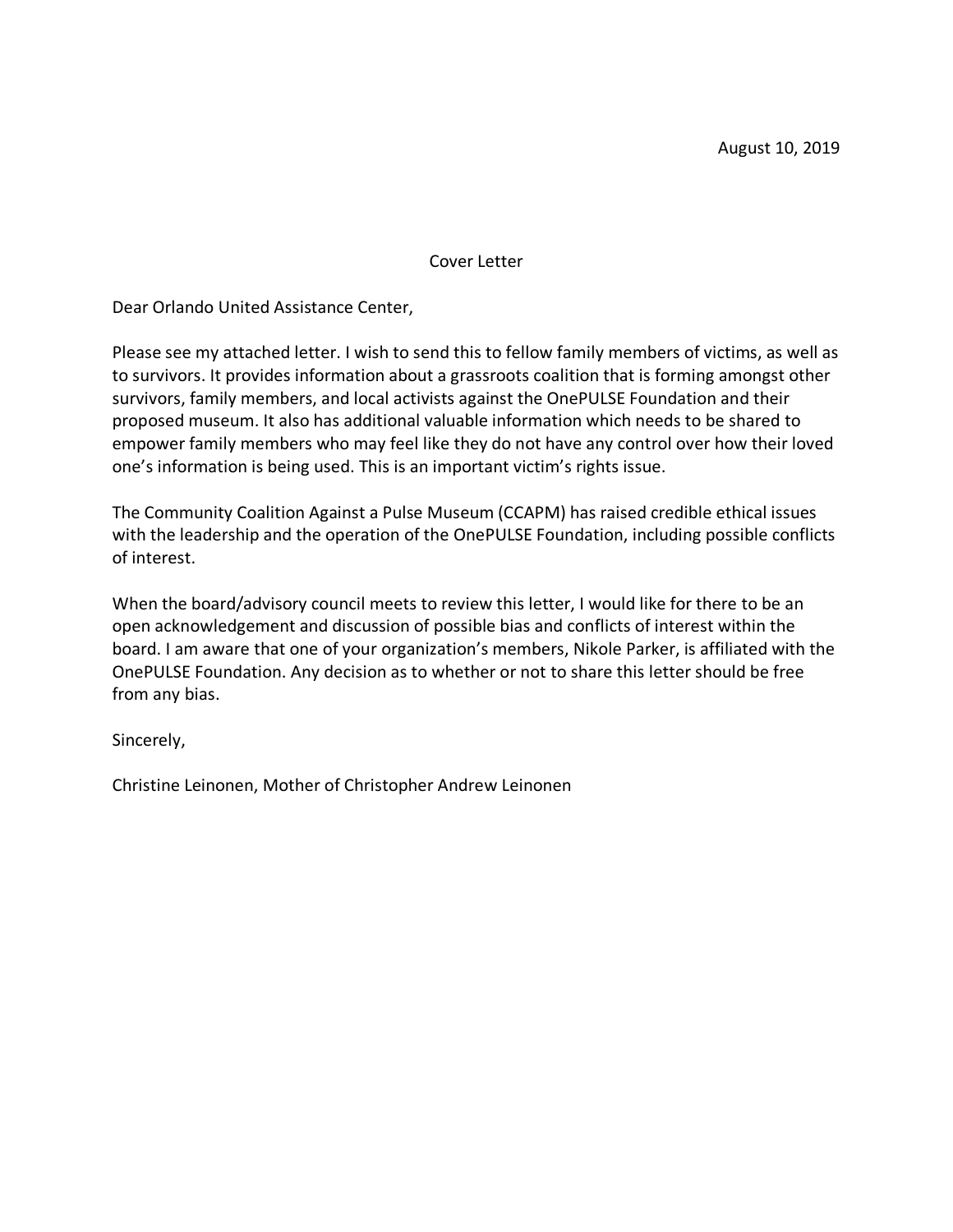Dear Survivors and Family Members,

I have joined a small group of survivors, family members, and local activists to fight against the building of the OnePULSE Foundation's memorial and museum.

- In 2018, Barbara Poma earned more than \$100,000.00 as CEO of the OnePULSE Foundation.
- The anticipated cost of the museum is expected to be more than \$40,000,000.00.

We believe all fundraising efforts should be for survivors who still need assistance and financial support. We believe in investing in people, not in expensive buildings.

As owner of the Pulse nightclub property, Ms. Poma has a financial interest in building a memorial on the property and a nearby museum. We do not want any museum. We want to honor and memorialize our loved ones appropriately with a public memorial park like in Aurora, Las Vegas, Columbine, and Sandy Hook.

We want other survivors and family members to know: a public memorial park is possible. With no ticket prices and no gift shops. We can honor our loved ones appropriately with the help of the good people of Orlando. We could use your support if you agree and want to join us in making a public memorial park.

I also want fellow family members to know that you have the power. You can request for your loved one's name or photograph to be immediately removed from the OnePULSE Foundation's website, marketing materials, interim memorial, and any future museum. The family of Simon A. Carrillo Fernandez has done this and he does not appear on the interim memorial. I have included a copy of the written request that I will use for this purpose so that you can use it as well.

If you would like to join our coalition, please contact me, Christine Leinonen, directly at christineleinonen@gmail.com.

You can also find out more information at www.nopulsemuseum.info. You can also view my public plea on the CNN Gun Crisis Town Hall that was hosted by Chris Cuomo: https://www.youtube.com/watch?v=w3ifiPzMtwo

In Solidarity,

Christine Leinonen, Mother of Christopher Andrew Leinonen The Community Coalition Against a Pulse Museum (CCAPM)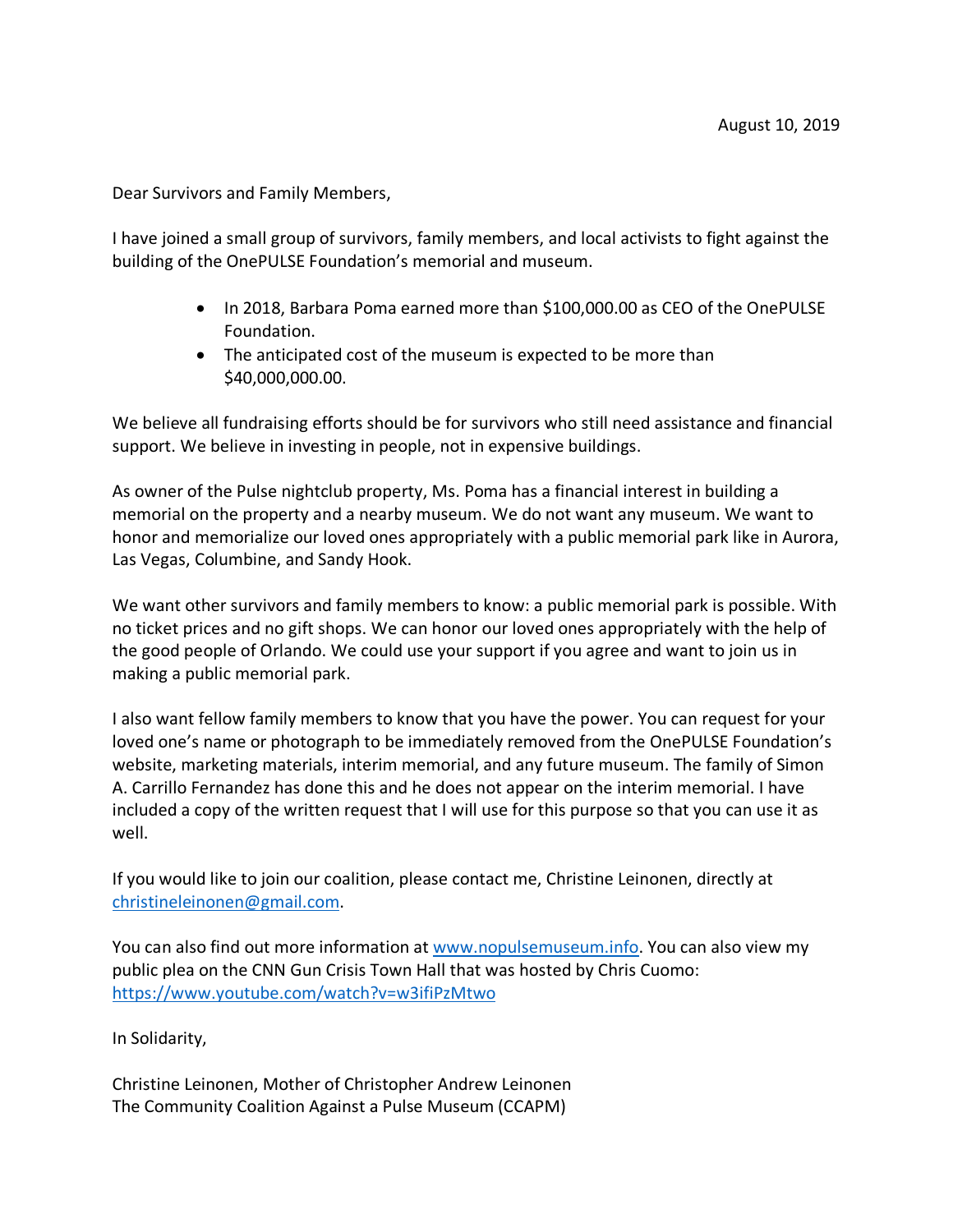Estimados sobrevivientes y familiares:

Me uní a un pequeño grupo de sobrevivientes, familiares y activistas locales para luchar contra la construcción del monumento y museo de la Fundación OnePULSE.

- En 2018, Barbara Poma ganó más de \$ 100,000.00 como CEO de la Fundación OnePULSE.
- Se espera que el costo anticipado del museo sea de más de \$ 40,000,000.00.

Creemos que todos los esfuerzos de recaudación de fondos deben ser para los sobrevivientes que aún necesitan asistencia y apoyo financiero. Creemos en invertir en personas, no en edificios caros.

Como propietaria de la propiedad del club Pulse, la Sra. Poma tiene un interés financiero en construir un monumento en la propiedad y un museo cercano. No queremos ningún museo. Queremos honrar y conmemorar a nuestros seres queridos de manera apropiada con un parque conmemorativo público como Aurora, Las Vegas, Columbine y Sandy Hook.

Queremos que otros sobrevivientes y miembros de la familia lo sepan: un parque conmemorativo público es posible. Sin precios de entradas y sin tiendas de regalos. Podemos honrar a nuestros seres queridos de manera apropiada con la ayuda de la buena gente de Orlando. Podríamos usar su apoyo si está de acuerdo y quiere unirse a nosotros para hacer un parque público conmemorativo.

También quiero que otros miembros de la familia sepan que usted tiene el poder. Puede solicitar que el nombre o la fotografía de su ser querido se eliminen de inmediato del sitio web de la Fundación OnePULSE, los materiales de marketing, el monumento provisional y cualquier museo futuro. La familia de Simon A. Carrillo Fernández ha hecho esto y no aparece en el memorial provisional. He incluido una copia de la solicitud por escrito que usaré para este propósito para que pueda usarla también.

Si desea unirse a nuestra coalición, comuníquese conmigo, Christine Leinonen, directamente a christineleinonen@gmail.com.

También puede encontrar más información en www.nopulsemuseum.info. También puede ver mi petición pública en el Ayuntamiento de CNN Gun Crisis que fue alojado por Chris Cuomo: https://www.youtube.com/watch?v=w3ifiPzMtwo

En solidaridad,

Christine Leinonen, madre de Christopher Andrew Leinonen The Community Coalition Against a Pulse Museum (CCAPM)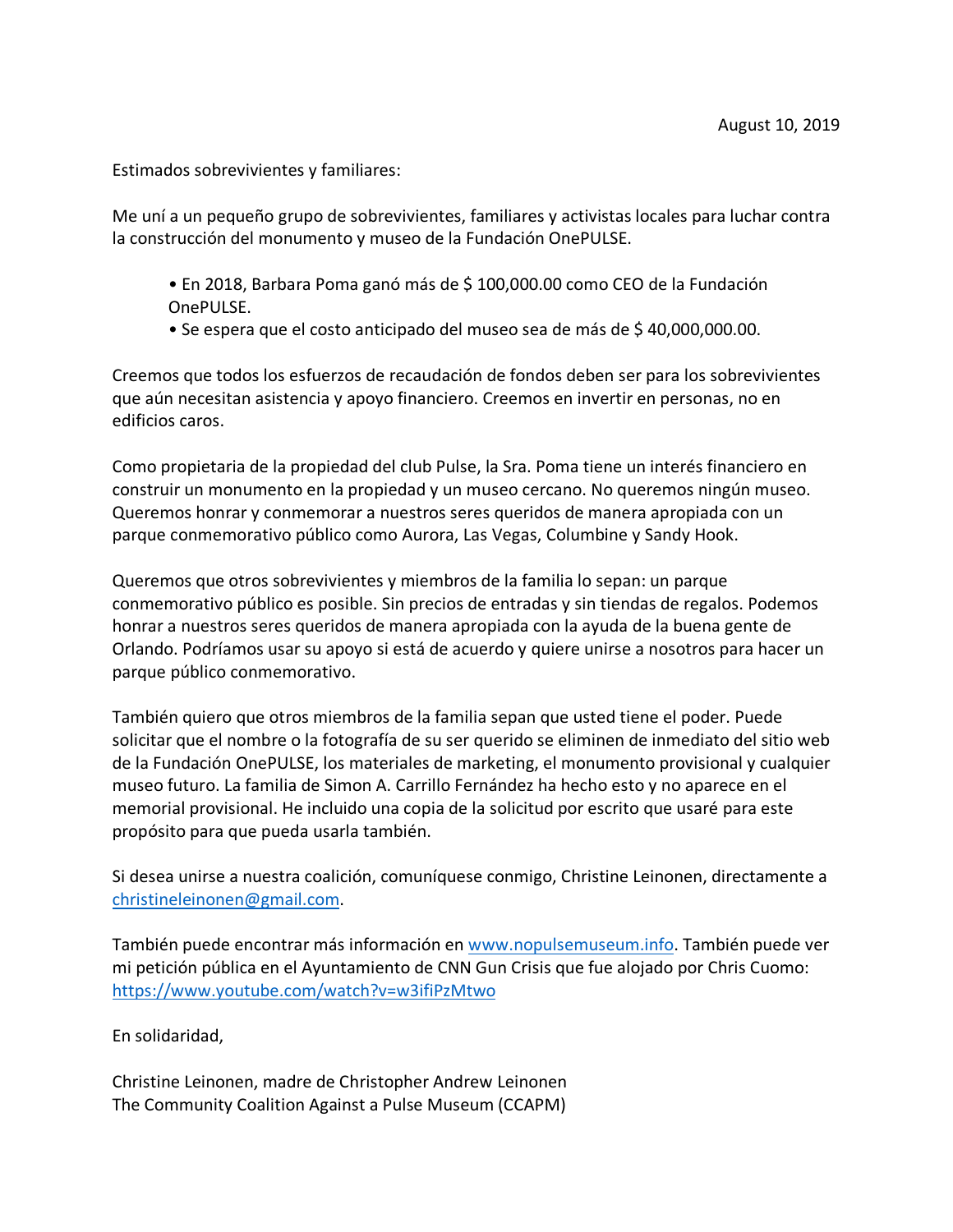To: OnePULSE Foundation CC: Barbara Poma PO Box 530036 Orlando, Fl 32853-0036

August 10, 2019

Re: Written Request to STOP Use of Materials Related to **[Name]**

As Personal Representative to **[Name]**, I, **[Your Name]**, formally request that the OnePULSE Foundation immediately stop all use of **[Name]**'s name, photograph, and information in promoting the OnePULSE Foundation and all projects related to the OnePULSE Foundation. This includes the interim memorial, website, marketing materials, presentations, printed materials, and digital communications. **[Your Name]** has NOT, never has, and does NOT give consent to the OnePULSE Foundation to use the name, photograph, and information of **[Name]** in any context, nor was I provided with an opportunity to opt out of the OnePULSE Foundation's projects.

Please do not attempt to contact me regarding this matter. My decision is final.

Sincerely,

**[Sign Your Name] Name Address Address**